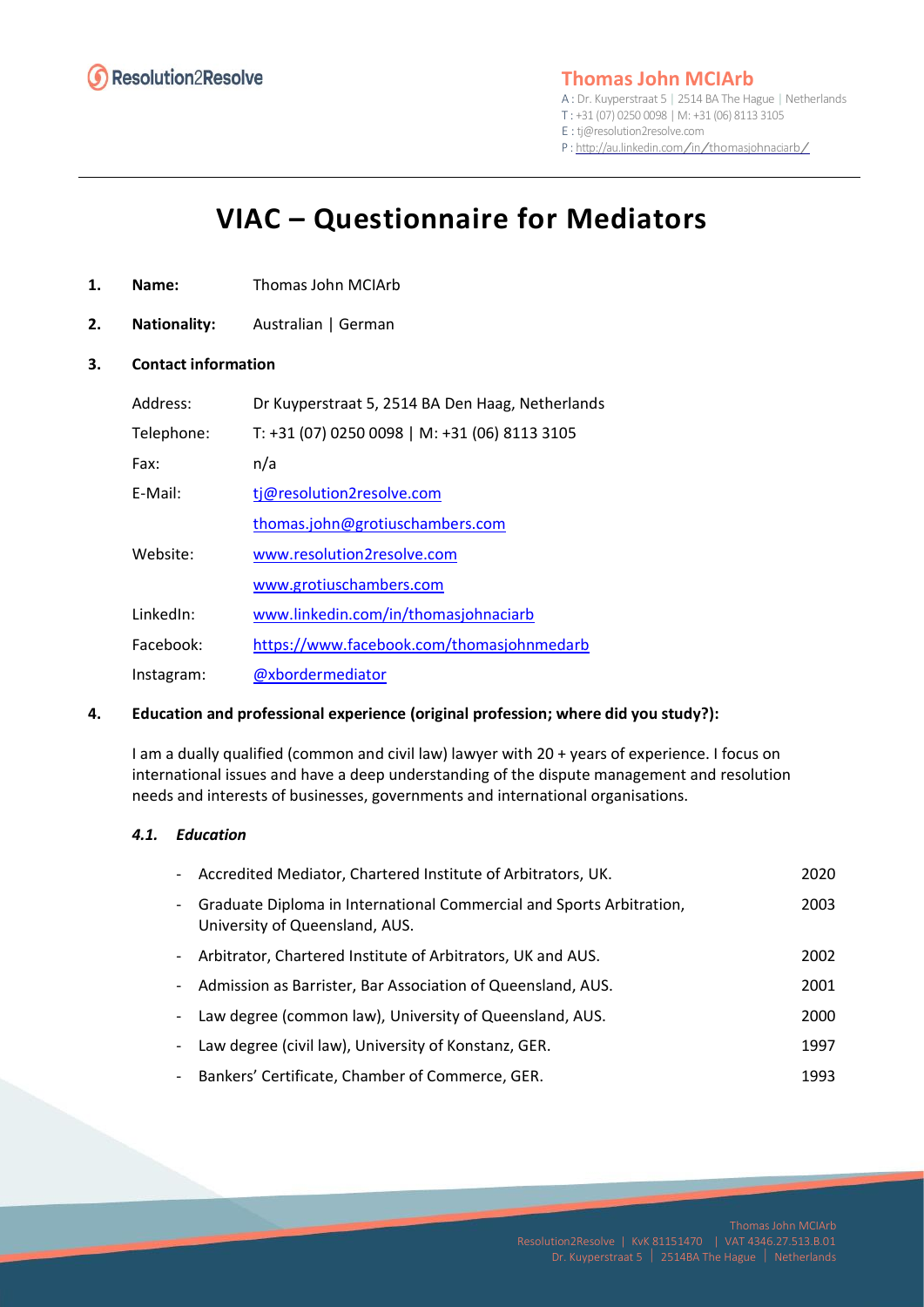#### *4.2. Professional experience*

|                              | Resolution2Resolve, NL (Founder).                                                                                      | 2021 - current |
|------------------------------|------------------------------------------------------------------------------------------------------------------------|----------------|
| -                            | Grotius Chambersm, NL (Founder).                                                                                       | 2020 - current |
|                              | Hague Conference on Private International Law, NL (Attache / Principal<br>Lawyer).                                     | 2014 - 2020    |
| $\overline{\phantom{a}}$     | Private International Law / Arbitration Unit (Attorney-General's<br>Department), AUS (Executive Lawyer, Head of Unit). | 2010 - 2014    |
| $\qquad \qquad \blacksquare$ | National Alternative Dispute Resolution Advisory Council (NADRAC), AUS<br>(Senior / Executive Lawyer, Head of Unit).   | 2008 - 2010    |
| -                            | Australian Government Solicitors, AUS (Counsel / Senior Counsel).                                                      | 2007 - 2008    |
| -                            | Australian Federal Parliament, AUS (Lawyer).                                                                           | 2004 - 2007    |
|                              | Queensland Crown Law, AUS (Counsel).                                                                                   | 2000 - 2004    |
| $\overline{\phantom{a}}$     | Volksbank Koeln-Bonn eG, GER (In-house counsel).                                                                       | 1997 - 1999    |

#### **5. Core area of current professional activity:**

- Independent international Mediator and Arbitrator (Resolution2Resolve), NL
- International commercial law and dispute resolution practice (Grotius Chambers), NL
- Lecturer (Sigmund Freud University), AUT

#### **6. Accreditation in the field of ADR (including relevant trainings and connected qualifications):**

- Accredited Mediator, Chartered Institute of Arbitrators, UK
- Accredited Mediator (pending), ADR International Register, NL

#### **7. Practical experience in mediation**

#### *7.1. How many (international) mediations have you participated in*

- Mediation (co-)advocate in 10 + mediations.

#### *7.2. How often have you acted in a different function (e.g. consultant, expert)?*

- Legal advice on the suitability of mediation and arbitration to resolve disputes.
- Legal advice on choice of law and recognition and enforcement issues related to mediation clauses and agreements as well as mediated settlement agreements.
- Strategic advice based on the risks associated with using mediation processes.

#### *7.3. What other ADR-experience do you have?*

- Member of the Appeals' Board of an International Organisation (IO).
- Head of the Private International Law and Commercial Arbitration Unit of the Australian Commonwealth Attorney-General's Department.
- (Co-)Head of Secretariat of the National Alternative Dispute Resolution Advisory Council (NADRAC) of Australia.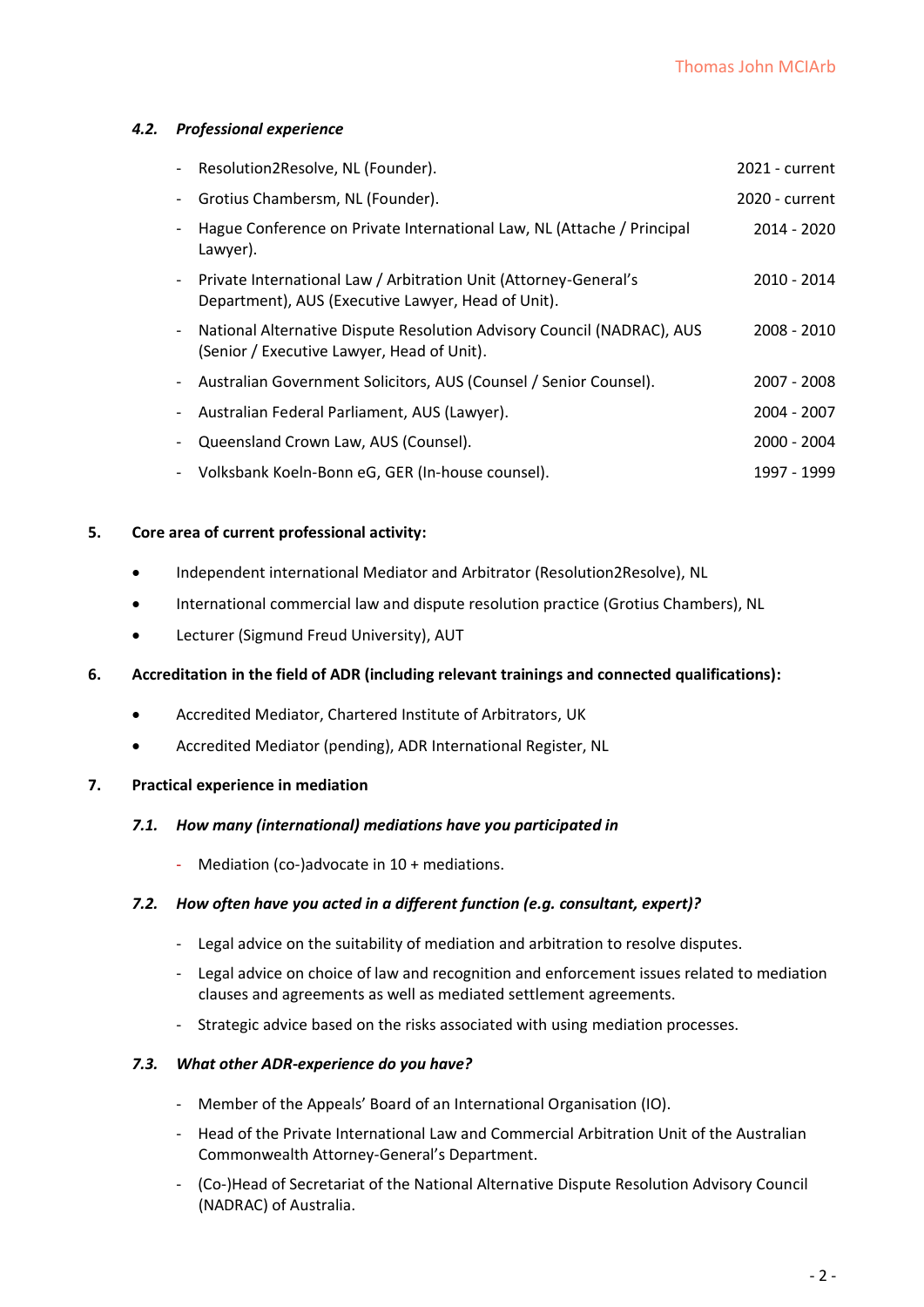- Advisor in commercial and investor-state arbitrations.
- Delegate in complex State-State negotiations.
- Developed an ADR mechanism (mediation and fast-track arbitration) for an IO.
- Judge and participant in the VIS arbitration moot competition (Vienna, Winner 2000).
- Coach in the ICODR online arbitration moot competition (United States, Winner 2002).

#### **8. Languages (including levels)**

- German (mother tongue).
- English (mother tongue proficiency).

#### **9. Style of mediation**

*Where do you see yourself? Please tick box as appropriate or indicate your preferred style.*



*©* Alexander, Nadja (2011) "The Mediation Meta-Model - the realities of mediation practice," *ADR Bulletin*: Vol. 12: No. 6, Article 5. Available at: http://epublications.bond.edu.au/adr/vol12/iss6/5; *see also here for a detailed description of the 6 mediation styles.*

- I take full advantage of the flexible nature of facilitative mediation and I adapt my style to suite the dispute and the parties' requirements. I can offer evaluative mediation and med-arb. If requested, I brief parties so that they understand the differences of the processes, including the different role the mediator takes.
- I offer hybrid services, such as med-arb and arb-med-arb.

#### **10. Please describe aspects of your personality which could be interesting to clients you are going to mediate; what would former clients emphasize in your work?**

- Innate sense of fairness.
- Quick rapport building and excellent empathy.
- Curious, creative, pragmatic and persistent.
- Sound understanding of business and the value of business relationships.
- Discreet, global and cosmopolitan, culturally aware.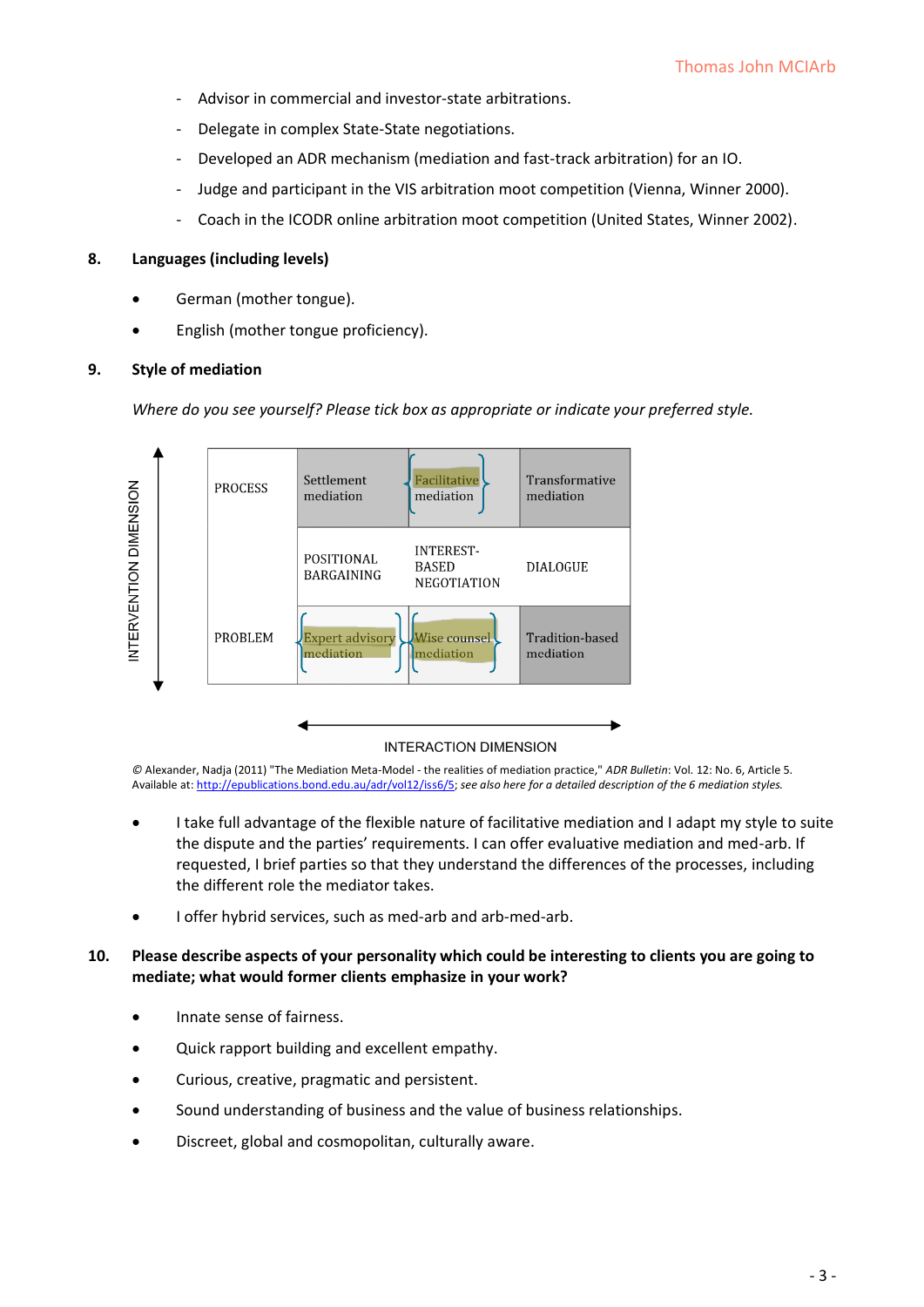#### **11. Publications and other activities in ADR related matters (e.g. training sessions, seminars, conferences, articles and others):**

- '*Arbitrating Employment Disputes Involving International Organizations*' (co-author) AIIB Yearbook of International Law (Volume III, AYIL 2020).
- '*The resolve to resolve - embracing ADR to improve access to justice in the federal jurisdiction : a report to the Attorney-General / National Alternative Dispute Resolution Advisory Council*' (co-author) (NADRAC,Commonwealth of Australia 2009).
- '*Gourmet Procedural Fairness at Fast-Food Prices: Suggesting a Menu for Online Arbitration*' in M. Conley Tyler; Katsh, E.; Choi, D. (Eds.), Proceedings of the Third Annual UN Forum on Online Dispute Resolution (March 2005).
- '*Postal Industry Ombudsman Bill 2004*' (Commentary, Research Service of the Australian Federal Parliament, Commonwealth of Australia, 2005).
- '*Arguing with a friend: dispute resolution under AUSFTA*' (Paper, Research Service of the Australian Federal Parliament, Commonwealth of Australia, 2004).

#### **12. Memberships in mediation institutions / functions in mediation institutions/organizations:**

- Chartered Institute of Arbitrators (CIArb), UK.
- Centrale fuer Mediation, GER.
- ADR International Registry, NL.

## **13. Special expertise or specializations (***please list a maximum of three***) in your ADR-practice:**

- Cross-border commercial, business and corporate disputes.
- Disputes involving International Organisations and their staff, consultants and contractors.
- Investor-State / State-State disputes.

I have received specific training in online mediation and can conduct any mediation using suitable video conferencing tools.

## **14. Soft Skills (e.g. intercultural competences):**

- Global citizen and dually (common and civil law) qualified lawyer.
- Worked in and with many States, cultures and legal systems and conducted multilateral negotiations.
- Cosmopolitan, open-minded and culturally aware.

#### **15. How do you ensure your professional quality (e.g. coaching, practice supervision, etc?**

- Continued mediation training, including training in online mediation.
- Mediation assistance and co-mediation with more experienced mediators, also in areas that are not my specialisation.
- Academic work in the area of alternative dispute resolution with a particular focus on mediation.
- Supervisor / assessor in international mediation moot competitions.